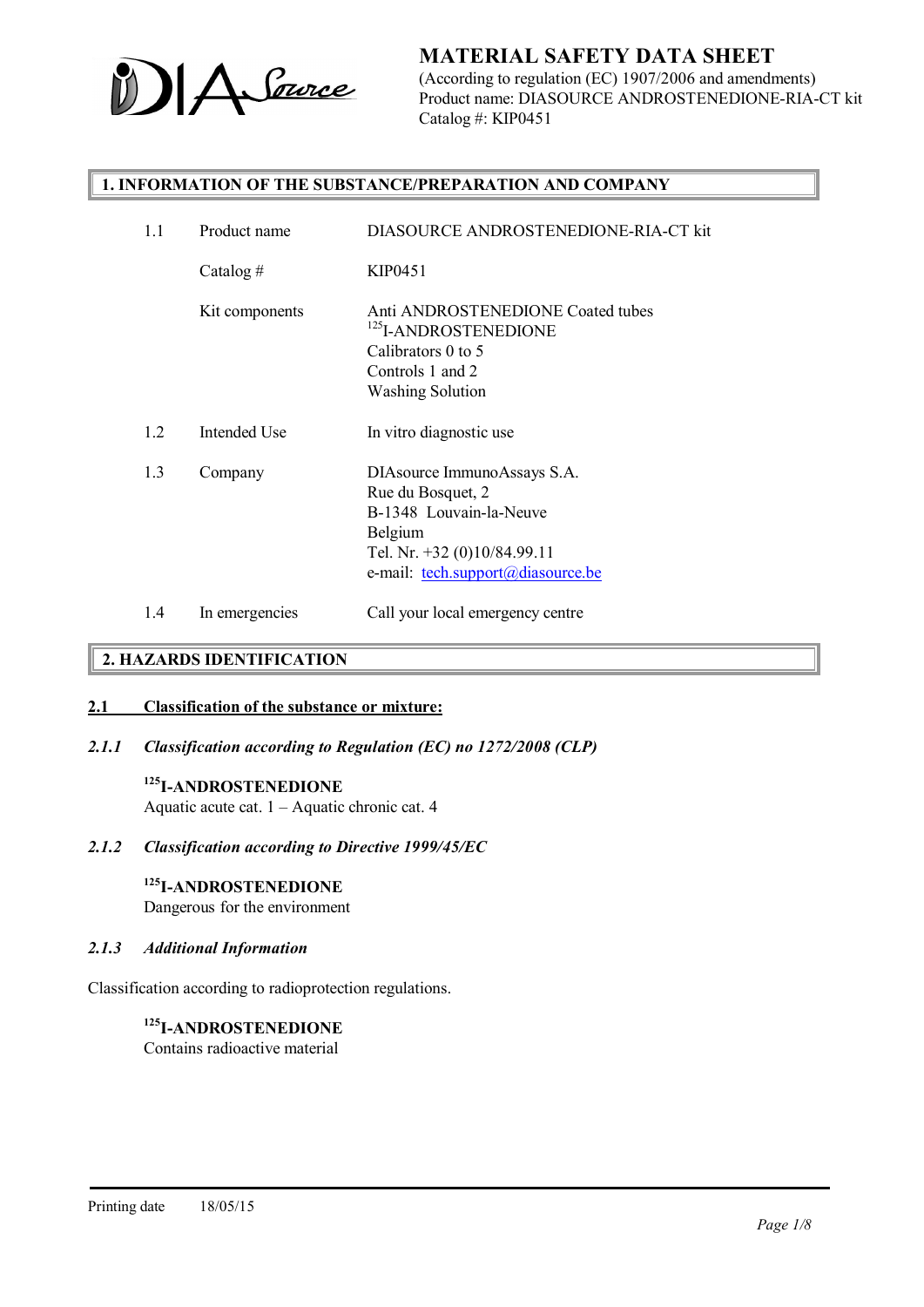A Source

MATERIAL SAFETY DATA SHEET (According to regulation (EC) 1907/2006 and amendments) Product name: DIASOURCE ANDROSTENEDIONE-RIA-CT kit Catalog #: KIP0451

### 2.2 Label elements:

2.2.1 Labeling according to Regulation (EC) no 1272/2008 (CLP)

#### *No label required*

2.2.2 Labeling according to radioprotection regulations





### 2.3 Other hazards:

| <sup>125</sup> I-ANDROSTENEDIONE | Contains material from bovine origin |
|----------------------------------|--------------------------------------|
|                                  | Tracer: $111$ kBq                    |
| Calibrators 0 to 5               | Contains material from human origin  |
| Controls 1 and 2                 | Contains material from human origin  |

Although these human materials have been tested for HBsAg, anti-HCV and anti-HIV-1/2 and have been found not reactive, they should be considered as potentially infectious.

### 3. COMPOSITION/INFORMATION ON INGREDIENTS

| <b>Hazardous ingredients:</b>                |                      |                                      |               |
|----------------------------------------------|----------------------|--------------------------------------|---------------|
| Component                                    |                      | <b>Classification</b>                | concentration |
|                                              |                      |                                      |               |
| <sup>125</sup> I-ANDROSTENEDIONE containing: |                      |                                      |               |
| Sodium azide                                 |                      |                                      |               |
| $CAS-N0$                                     | 26628-22-8           | Aquatic Acute 1 - Aquatic chronic 4, | $\leq 0.1\%$  |
| EC-No.                                       | 247-852-1            | H413                                 |               |
| $Index-N0$                                   | $011 - 004 - 00 - 7$ | $T+$ , N; R28, R50-53                |               |
|                                              |                      |                                      |               |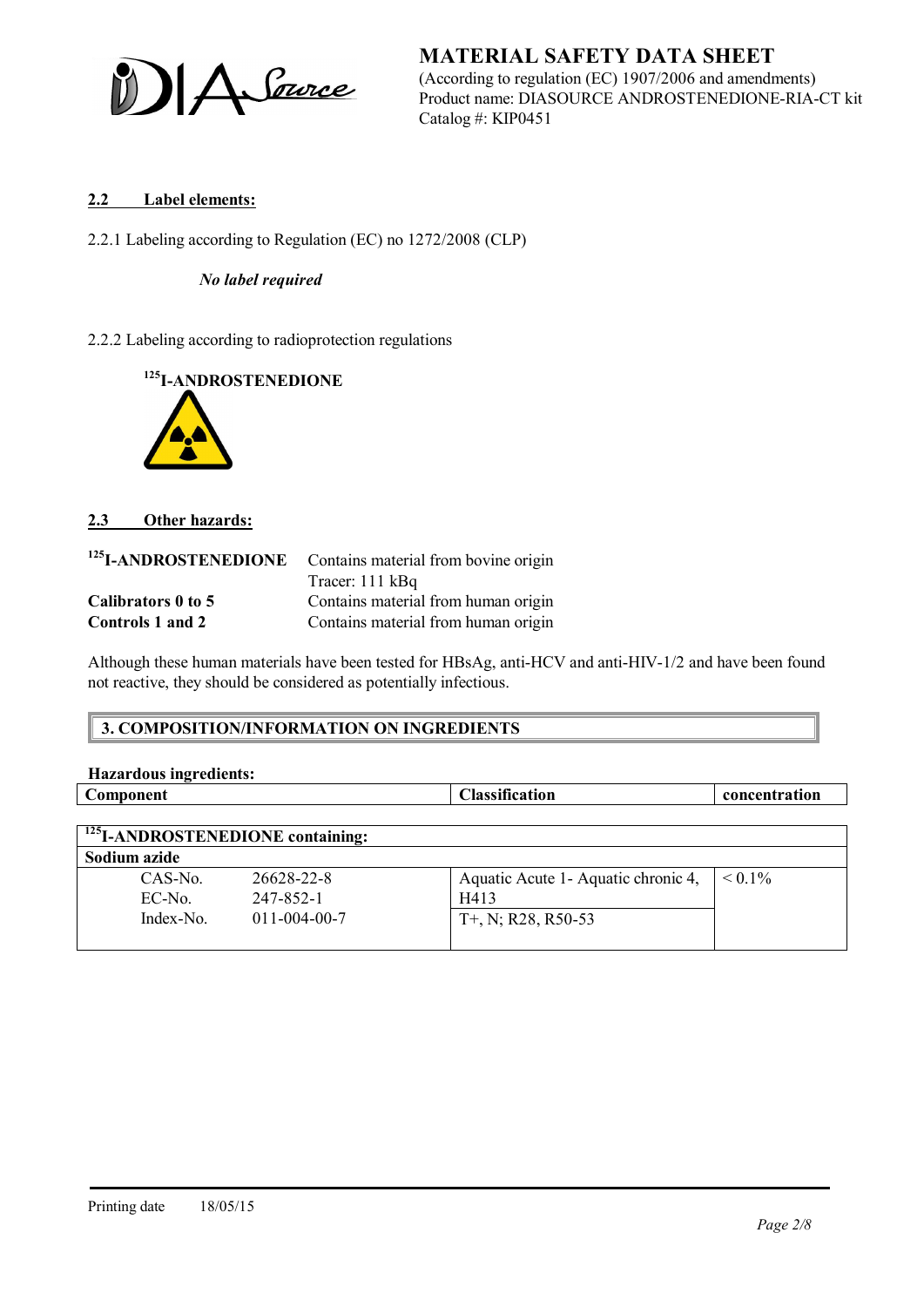

(According to regulation (EC) 1907/2006 and amendments) Product name: DIASOURCE ANDROSTENEDIONE-RIA-CT kit Catalog #: KIP0451

### 4. FIRST AID MEASURES

#### 4.1 Description of first aid measures

#### All Kit Components

| After skin contact: | - Wash immediately with soap and plenty of water for at least 10 minutes.         |
|---------------------|-----------------------------------------------------------------------------------|
|                     | - Consult a physician in case of inflammation.                                    |
|                     | - In the case of a wound or cut rinse with plenty of water, then dress the wound. |
| After eye contact:  | - Wash immediately with plenty of water for at least 15 minutes.                  |
|                     | - Consult immediately a physician                                                 |
| After ingestion:    | - Let drink a lot of water.                                                       |
|                     | - Consult immediately a physician if ingested in large quantities                 |
| After inhalation:   | - Transfer the person to an open place.                                           |
|                     | - If he does not breathe, proceed to artificial respiration or provide oxygen.    |
|                     | - Consult a physician.                                                            |
|                     |                                                                                   |

# 4.3 Indication of any immediate medical attention and special treatment needed

No data available.

| <b>5. FIRE FIGHTING MEASURES</b> |  |
|----------------------------------|--|
|----------------------------------|--|

#### All Kit Components

| Suitable extinguishing media:                  | - Powder, water, carbon dioxide, dry sand                                                            |
|------------------------------------------------|------------------------------------------------------------------------------------------------------|
| Unsuitable extinguishing media:                | - No data available                                                                                  |
| Special exposure hazards:                      | - No generation of hazardous or toxic gases in dangerous<br>quantities                               |
| <i>Instructions:</i>                           | - Due to small quantities: no special instructions apply                                             |
| Special protective equipment for firefighters: | - Wear a breathing apparatus and protective clothing to avoid<br>all contact with the skin and eyes. |

### 6. ACCIDENTAL RELEASE MEASURES

#### All Kit Components

*Personal protection:* see 8

*Environmental precautions:*

- *-* Prevent soil and water pollution
- Discharge according to local regulations

*Clean-up:*

- The radioactive material should be wiped up immediately.
- Take up liquid spill into absorbent material
- Discharge of absorbed material according to local regulations
- Clean contaminated surfaces with water
- Wash clothing according to radioprotection rules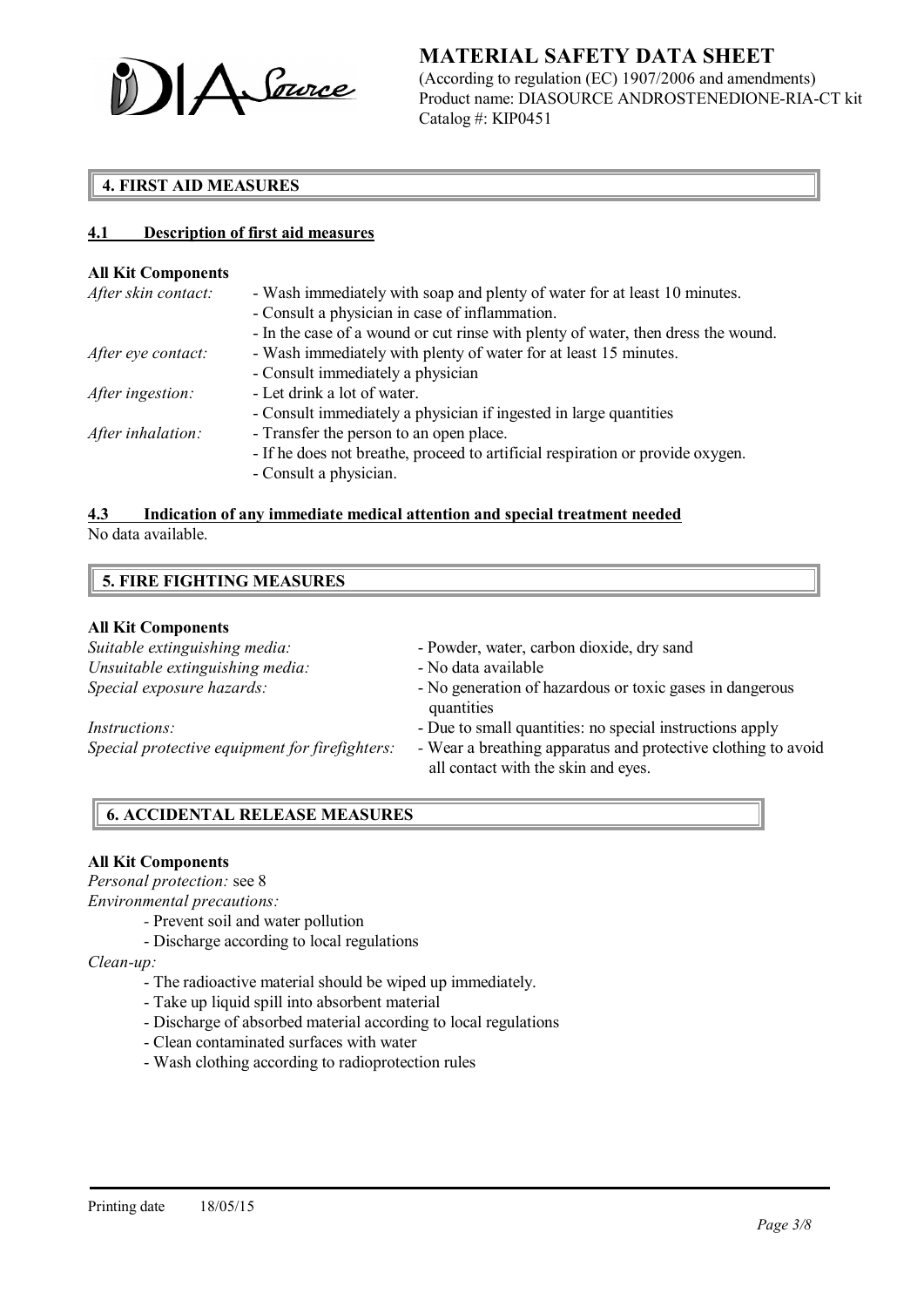

(According to regulation (EC) 1907/2006 and amendments) Product name: DIASOURCE ANDROSTENEDIONE-RIA-CT kit Catalog #: KIP0451

### 7. HANDLING AND STORAGE

#### All Kit Components

*Handling:*

- Handle radioactive material according to radioprotection rules
- Observe normal hygiene standards
- Discharge according to local regulations
- Remove and clean contaminated clothing
- Handle and open the container with care

*Storage:*

- Keep container tightly closed
- Meet the legal requirements
- Keep away from: heat sources, combustible materials, acids, metals
- Storage temperature: see component label

*Specific purposes:*

- NA

### 8. EXPOSURE CONTROLS/PERSONAL PROTECTION

### 8.1 Control parameters

#### Components with workplace control parameters

| Component      | <b>No. Value</b> | $mg/m^3$ |
|----------------|------------------|----------|
| Sodium azide   | <b>TLV-TWA</b>   |          |
| CAS 26628-22-8 | <b>TLV-STEL</b>  |          |
|                | TLV-Ceiling      | 0.29     |
|                | <b>OES-LTEL</b>  |          |
|                | <b>OES-STEL</b>  | 0.3      |
|                | MAK              | 0.2      |
|                | <b>TRK</b>       |          |
|                | MAC-TGG 8h       |          |
|                | MAC-TGG 15min    |          |
|                | MAC-Ceiling      | 0.3      |
|                | VMA 8h           |          |
|                | VMA 15min        | 0.3      |
|                | GWBB 8h          |          |
|                | GWBB 15min       |          |
|                | Momentary value  | 0.29     |
|                | EC               | 0.1      |
|                | <b>EC-STEL</b>   | 0.3      |

### 8.2 Exposure Controls

### 8.2.1 Appropriate engineering controls

Handle in accordance with good industrial hygiene and safety practice. Wash hands before breaks and at the end of workday.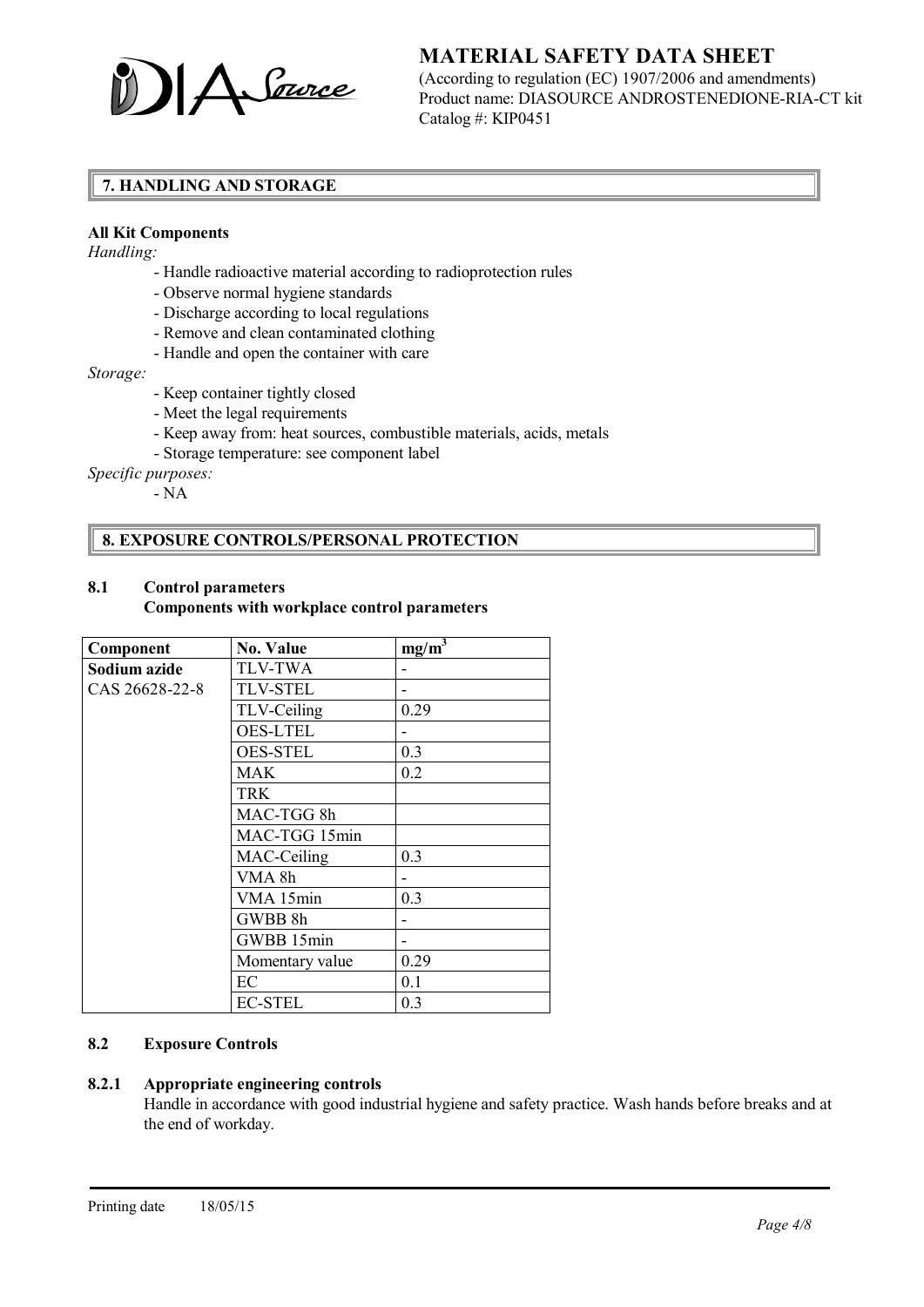

MATERIAL SAFETY DATA SHEET (According to regulation (EC) 1907/2006 and amendments) Product name: DIASOURCE ANDROSTENEDIONE-RIA-CT kit Catalog #: KIP0451

#### 8.2.2 Personal protection equipment

#### All Kit Components

|                        | <i>Respiratory Protection</i> - Insufficient ventilation: wear respiratory protection |
|------------------------|---------------------------------------------------------------------------------------|
| <b>Hand Protection</b> | - Gloves                                                                              |
| Eye Protection         | - Safety goggles $(^{125}I-ANDROSTENEDIONE)$                                          |
|                        | - Face shields                                                                        |
| <b>Skin Protection</b> | - Protective Clothing                                                                 |

Operators handling radioactive material should be monitored according to local regulations regarding occupational medicine.

### 9. PHYSICAL AND CHEMICAL PROPERTIES

#### 9.1 Information on basic physical and chemical properties

 $I^{125}$ Half-life : 59.9 days Specific activity :  $6.4 \times 10^{14}$  Bq.g<sup>-1</sup>

Coated Tubes: Tubes Controls 1 and 2, Calibrators 0 to 5: Lyophilized, soluble in water Washing Solution, <sup>125</sup>I-ANDROSTENEDIONE: Liquid

#### 9.2 Other Information

No data available

### 10. STABILITY AND REACTIVITY

#### All Kit Components

*Stability:* All components are stable until expiry date if stored in specified conditions (see label) *Reactivity/Hazardous decomposition products:* No hazardous decomposition products are formed in high quantities

*Conditions/Materials to avoid:* Keep away from metals and acids (Azide containing components)

#### 11. TOXICOLOGICAL INFORMATION

#### 11.1 Information on toxicological effects

### $I<sup>125</sup>$  labeled component(s):

| Chronic and acute effects                                    | Radioactivity related adverse effects are only observed at exposure<br>levels that are very much higher than those experienced with the<br>reagents in this kit. |
|--------------------------------------------------------------|------------------------------------------------------------------------------------------------------------------------------------------------------------------|
| Sodium azide:<br>Acute oral toxicity<br>Absorption symptoms: | LD50 rat: $27 \text{ mg/kg}$ (RTECS)<br>Irritations of mucous membranes in the mouth, pharynx, oesophagus                                                        |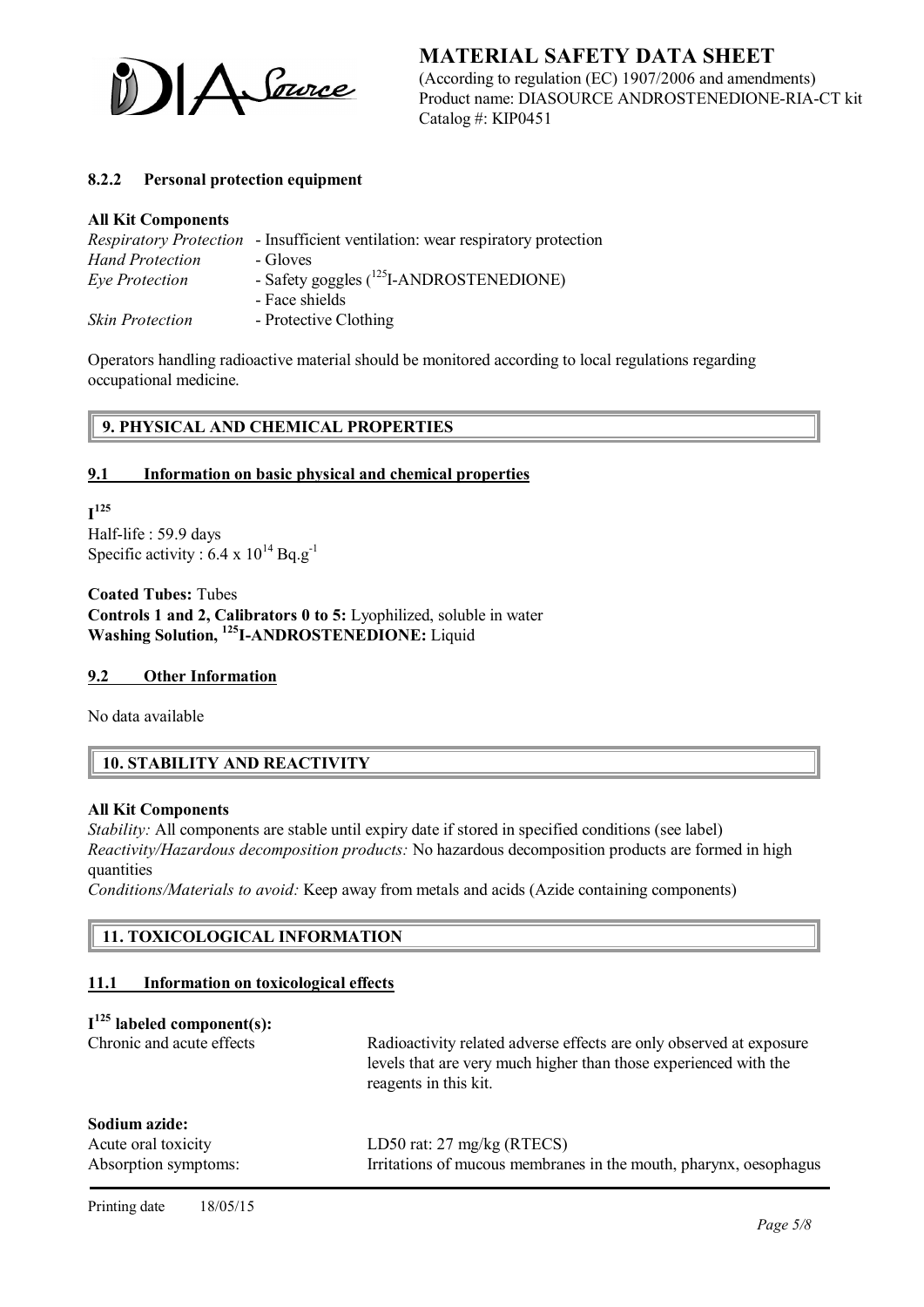

(According to regulation (EC) 1907/2006 and amendments) Product name: DIASOURCE ANDROSTENEDIONE-RIA-CT kit Catalog #: KIP0451

|                                                    | and gastrointestinal tract.                                         |
|----------------------------------------------------|---------------------------------------------------------------------|
| Acute inhalation toxicity                          | Symptoms: Irritation symptoms in the respiratory tract., Inhalation |
|                                                    | may lead to the formation of oedemas in the respiratory tract.,     |
|                                                    | Symptoms may be delayed.                                            |
| Acute dermal toxicity                              | LD50 rabbit: 20 mg/kg (RTECS) (Regulation (EC) No 1272/2008,        |
|                                                    | Annex VI)                                                           |
| Skin irritation                                    | Possible damages: slight irritation                                 |
| Eye irritation                                     | Possible damages: slight irritation                                 |
| Sensitisation                                      | This information is not available.                                  |
| Germ cell mutagenicity                             | This information is not available.                                  |
| Carcinogenicity                                    | This information is not available.                                  |
| Reproductive toxicity                              | This information is not available.                                  |
| Teratogenicity                                     | This information is not available.                                  |
| Specific target organ toxicity - single exposure   |                                                                     |
|                                                    | This information is not available.                                  |
| Specific target organ toxicity - repeated exposure |                                                                     |
|                                                    | This information is not available.                                  |
| Aspiration hazard                                  | This information is not available.                                  |

### 12. ECOLOGICAL INFORMATION

#### 12.1 Toxicity

#### Aquatic toxicity

Sodium azide: LC50 Lepomis macrochirus (Bluegill sunfish): 0.7 mg/l; 96 h (ECOTOX Database) EC50 Daphnia pulex (Water flea): 4.2 mg/l; 48 h (ECOTOX Database) IC50 mixed culture of green algae: 272 mg/l(Lit.) EC50 Photobacterium phosphoreum: 38.5 mg/l(Lit.)

12.2 Persistence and degradability No data available

#### 12.3 Bioaccumulative potential

Sodium azide: Partition coefficient: n-octanol/water:log Pow: 0.3 OECD Test Guideline 117 Bioaccumulation is not expected.

12.4 Mobility in soil

No data available

12.5 Results of PBT and vPvB assessment No data available

#### 12.6 Other adverse effects

Sodium azide : Forms toxic mixtures in water, dilution measures notwithstanding. Herbicide Nematocidal effect. Discharge into the environment must be avoided.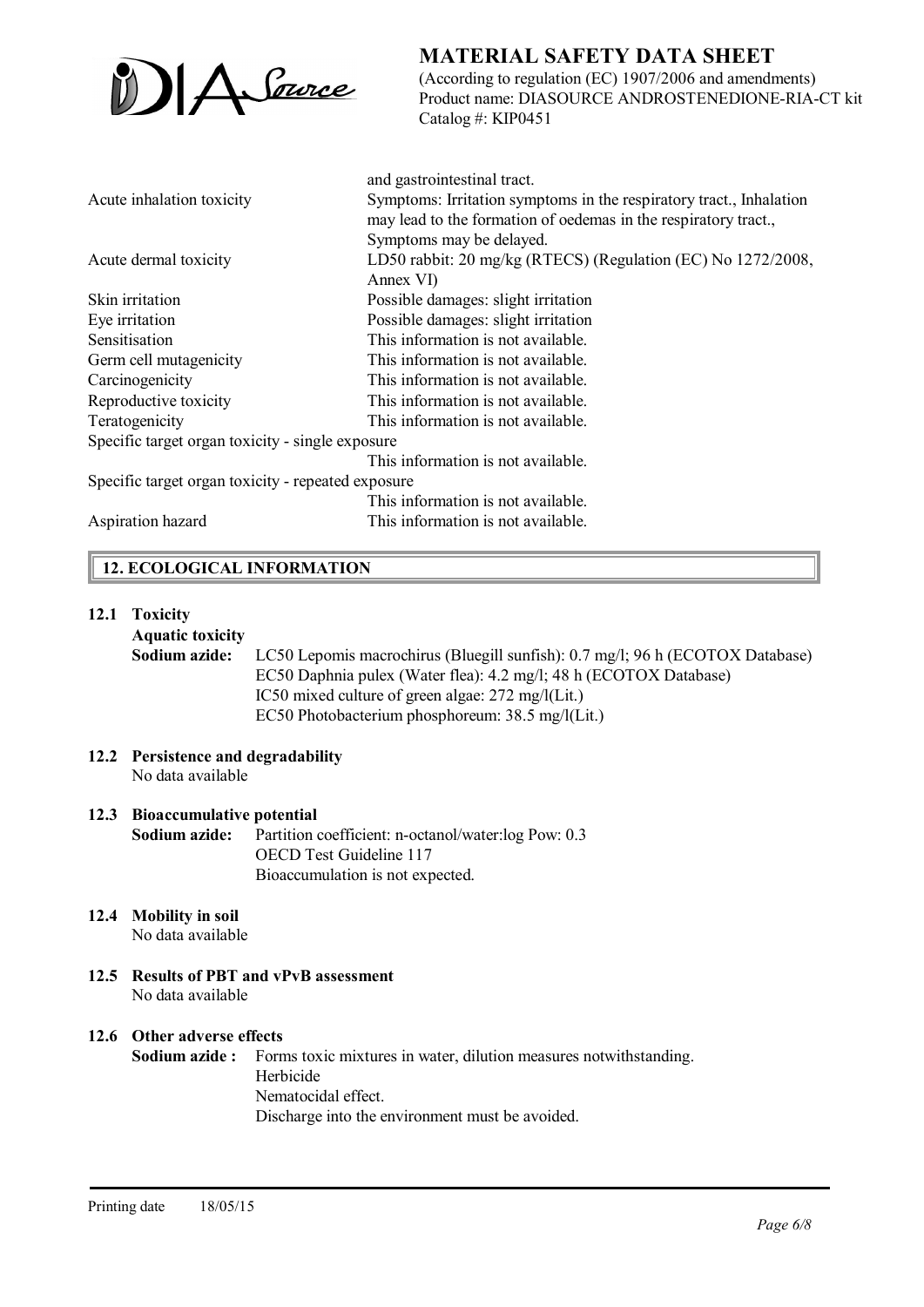

(According to regulation (EC) 1907/2006 and amendments) Product name: DIASOURCE ANDROSTENEDIONE-RIA-CT kit Catalog #: KIP0451

### 13. DISPOSAL CONSIDERATIONS

*Provisions relating to waste:* Hazardous waste (91/689/EEC). Follow local regulations for radioactive waste.

*Packaging/container:* Waste material code packaging (91/689/EEC, Council Decision 2001/118/EC, O.J. L47 of 16/2/2001): 15 01 10 (packaging containing residues of or contaminated by dangerous substances)

*Disposal methods:*

- Radioactive material should be disposed of following local regulations regarding radioactive waste.
- Patient samples, <sup>125</sup>I-ANDROSTENEDIONE, Calibrators 0 to 5, Controls 1 and 2 are potentially infectious. They should be disposed of following established safety procedures and local regulations.
- All the kit components must be considered as hazardous waste. They should be disposed of following local regulations.
- Sodium azide reacts with lead and copper plumbing forming highly explosive metal azides.

#### 14. TRANSPORT INFORMATION

Radioactive material, N.O.S., UN 2910 - except package

| Land transport | AIEA/ADR/RID regulation (Class 7, fiche 1 - ADR) |
|----------------|--------------------------------------------------|
| Sea transport  | IMDG regulation                                  |
| Air transport  | OACI/IATA regulation                             |

#### 15. REGULATORY INFORMATION

This safety datasheet complies with the requirements of Regulation (EC) No. 1907/2006.

- 15.1 Safety, health and environmental regulations/legislation specific for the mixture no data available
- 15.2 Chemical Safety assessment no data available

#### 16. OTHER INFORMATION

- 16.1 Indication of changes
	- v1: SDS changes as required by current REACH regulation (as amended by 453/2010). Classification and labeling according to CLP added.
- 16.2 Abbreviations and acronyms
	- T+ Very toxic
	- N Dangerous for the environment

#### 16.3 Key literature references and sources for data

SDS sheets provided by suppliers of raw materials.